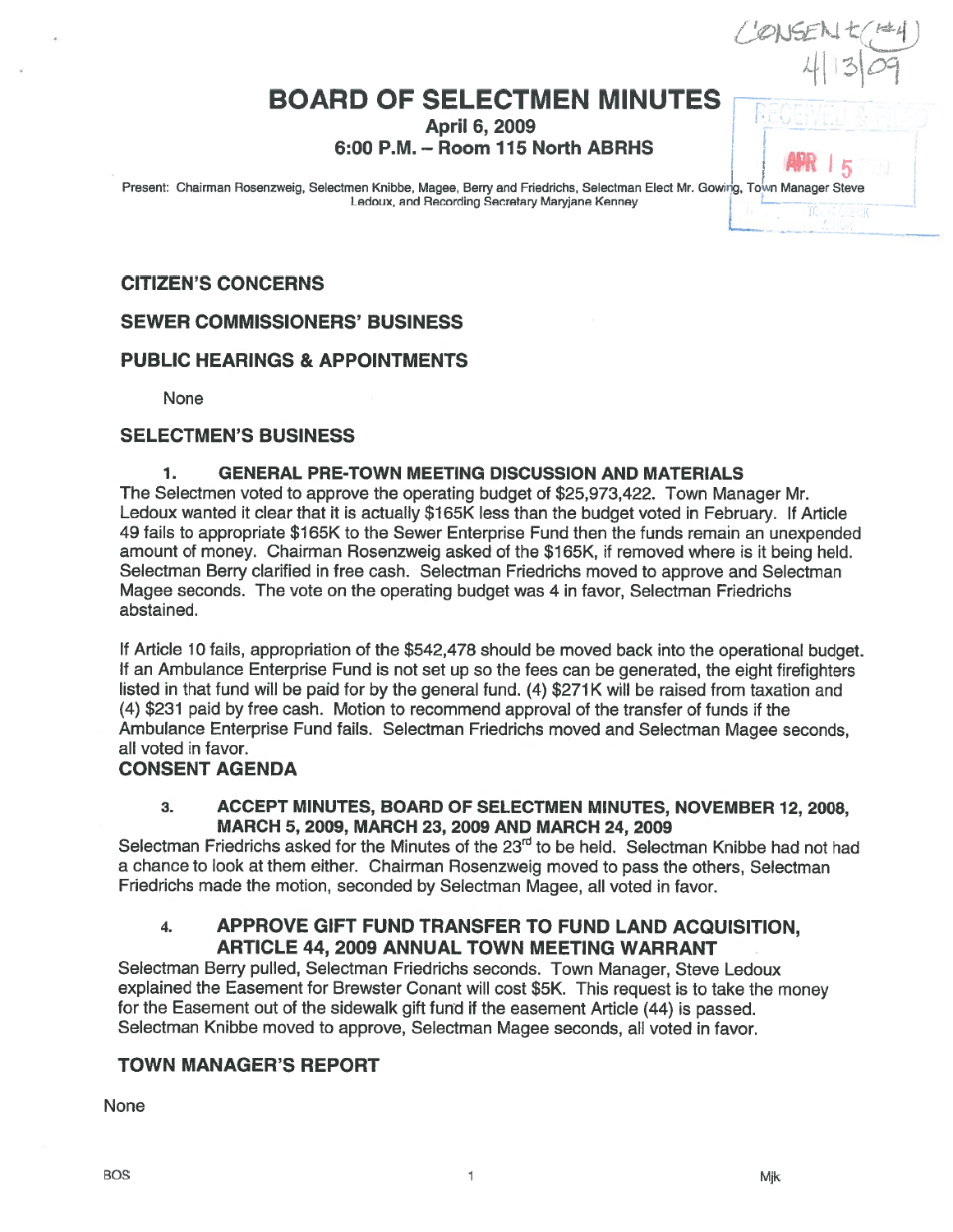# EXECUTIVE SESSION

There was to be <sup>a</sup> need to have an Executive Session to discuss Collective Bargaining Agreement, Article 12. The contract did not ge<sup>t</sup> ratified so it will be going to mediation. There will be no need for an Executive Session.

cretan

Maryjahe Kenney

' P

Andrew D. Magee

2009 Date